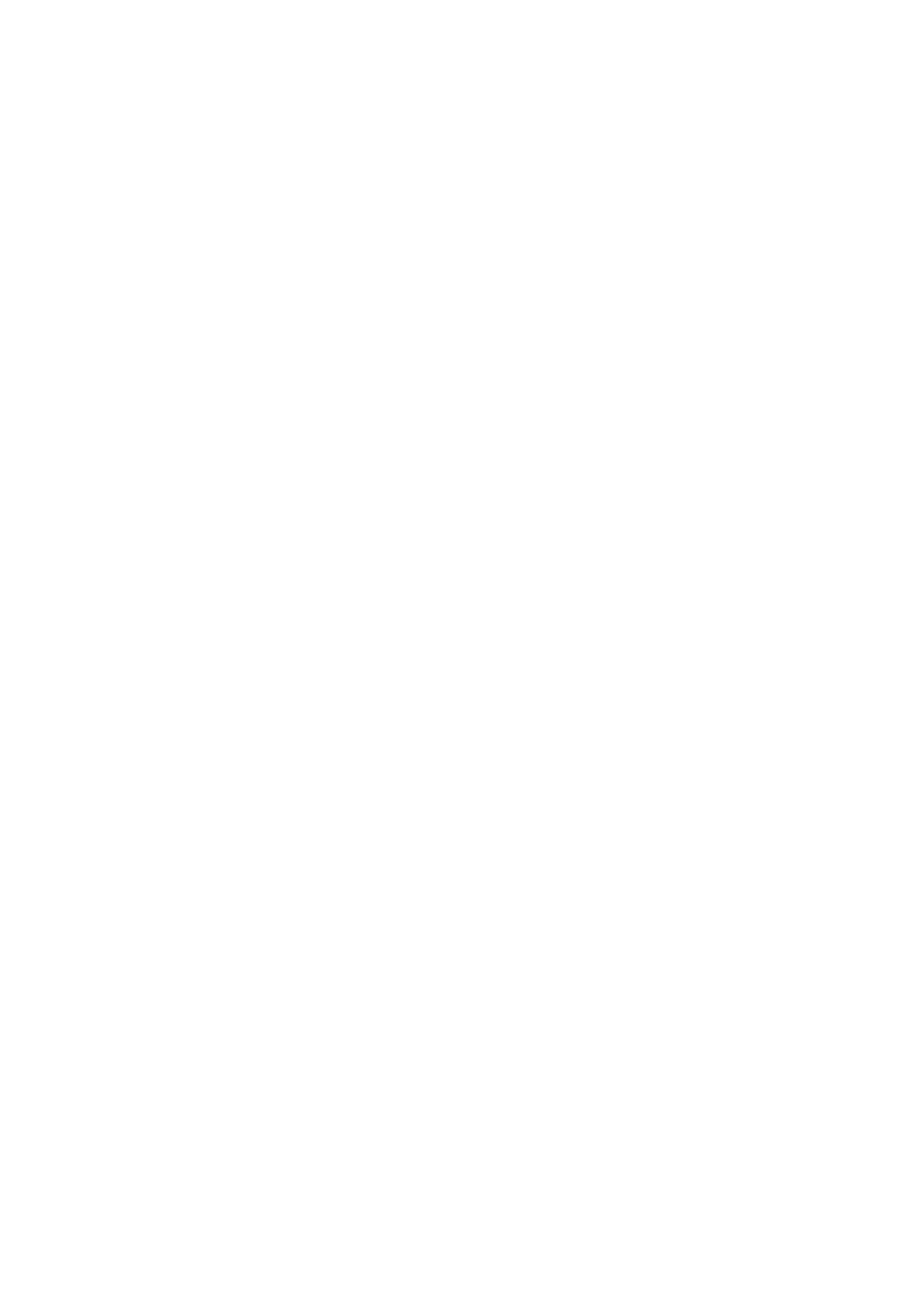## **TABLE OF CONTENTS 10 MARCH 2021**

**Business Page No.**

| 1. |                  | <b>Meeting Conduct</b>                                                                                    | 5              |
|----|------------------|-----------------------------------------------------------------------------------------------------------|----------------|
|    | 1.1              | <b>Karakia</b>                                                                                            | 5              |
|    | 1.2              | <b>Apologies</b>                                                                                          | 5              |
|    | 1.3              | <b>Conflict of Interest Declarations</b>                                                                  | 5              |
|    |                  | 1.4 Confirmation of Minutes                                                                               | 5              |
|    | 1.5              | Items not on the Agenda                                                                                   | 5              |
|    | 1.6              | <b>Public Participation</b>                                                                               | 5              |
| 2. |                  | <b>General Business</b>                                                                                   | 6              |
|    | 2.1              | <b>Assurance and Integrity Report</b>                                                                     | 6              |
|    | $2.2\phantom{0}$ | <b>Long-Term Plan forecasting assumptions</b>                                                             | 6              |
|    | 2.3              | Draft 2020/21 Annual Report Format including Financial<br><b>Statements and Proposed Sign-Off Process</b> | $\overline{7}$ |
|    | $2.4^{\circ}$    | <b>Health and Safety Report</b>                                                                           | $\overline{7}$ |
| 3. |                  | <b>Public Excluded</b>                                                                                    | 8              |
|    | 3.1              | <b>Health and Safety Performance Report</b>                                                               | 8              |
|    | 3.2              | <b>Strategic Risk Profile</b>                                                                             | 8              |
|    |                  | 3.3 Council Debtor Report                                                                                 | 8              |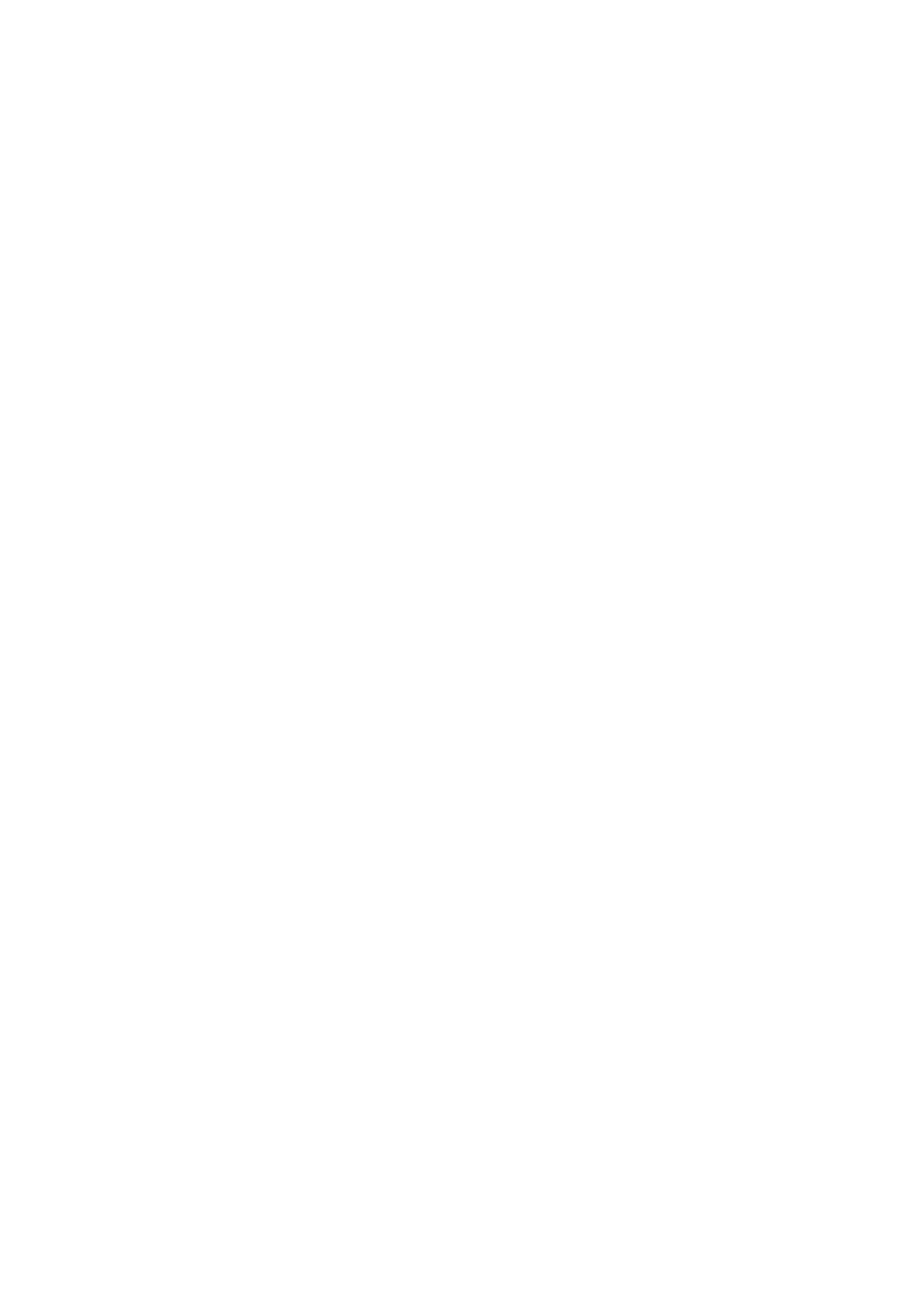**Absolutely Positively Wellington City Council** Me Heke Ki Põneke

### <span id="page-4-0"></span>**1. Meeting Conduct**

#### **1.1 Karakia**

The Chairperson declared the meeting open at 9:33am and invited members to stand and read the following karakia to open the meeting.

**Whakataka te hau ki te uru, Whakataka te hau ki te tonga. Kia mākinakina ki uta, Kia mātaratara ki tai. E hī ake ana te atākura. He tio, he huka, he hauhū. Tihei Mauri Ora!**

Cease oh winds of the west and of the south Let the bracing breezes flow, over the land and the sea. Let the red-tipped dawn come with a sharpened edge, a touch of frost, a promise of a glorious day

#### <span id="page-4-1"></span>**1.2 Apologies**

#### **Moved Councillor Calvert, seconded Councillor Rush the following motion**

**Resolved**

That the Finance, Audit and Risk Subcommittee:

1. Accept the apologies from Mayor Foster for lateness.

**Carried**

#### <span id="page-4-2"></span>**1.3 Conflict of Interest Declarations**

No conflicts of interest were declared.

#### <span id="page-4-3"></span>**1.4 Confirmation of Minutes**

#### **Moved Councillor Calvert, seconded Councillor Paul the following motion**

#### **Resolved**

That the Finance, Audit and Risk Subcommittee:

1. Approve the minutes of the Finance, Audit and Risk Subcommittee Meeting held on 12 November 2020, having been circulated, that they be taken as read and confirmed as an accurate record of that meeting.

**Carried**

#### <span id="page-4-4"></span>**1.5 Items not on the Agenda**

There were no items not on the agenda.

#### **1.6 Public Participation**

There were no requests for Public Participation.

(Mayor Foster and Deputy Mayor Free joined the meeting at 9:41am)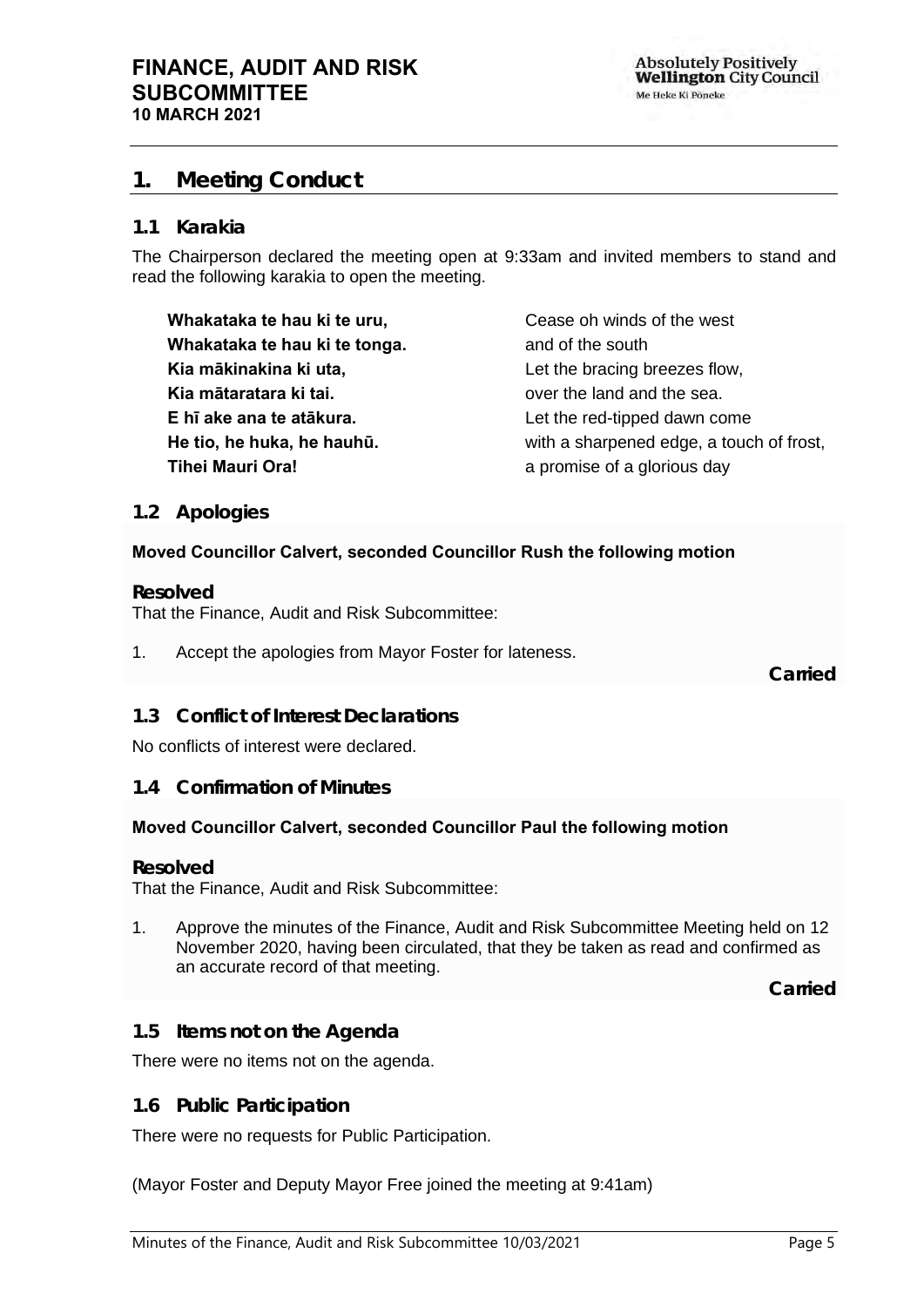## <span id="page-5-0"></span>**2. General Business**

#### <span id="page-5-1"></span>**2.1 Assurance and Integrity Report**

#### **Moved Councillor Calvert, seconded Councillor Condie the following motion**

#### **Resolved**

That the Finance, Audit and Risk Subcommittee:

- 1. Receive the information.
- 2. Note the progress of Te Aho Marutau Internal Audit Plan 2020-21.
- 3. Note the update on Internal Fraud, Protected Disclosures and Investigations.
- 4. Note the progress made to address open audit findings.

**Carried**

(Deputy Mayor Free left the meeting at 10:05am) (Councillor Foon joined the meeting at 10:17am) (Councillor Day left the meeting at 10:23am and returned to the meeting at 10:30am)

#### <span id="page-5-2"></span>**2.2 Long-Term Plan forecasting assumptions**

#### **Moved Councillor Calvert, seconded Mayor Foster the following motion**

#### **Resolved**

That the Finance, Audit and Risk Subcommittee:

- 1. Receive the information, including updated interest rate information tabled at the meeting.
- 2. Note that the 2021 Long-Term Plan forecasting assumptions will be presented back for adoption alongside the LTP Consultation Document following audit.

**Carried**

#### **Attachments**

1 Tabled Document - Long Term Plan Forecasting Assumptions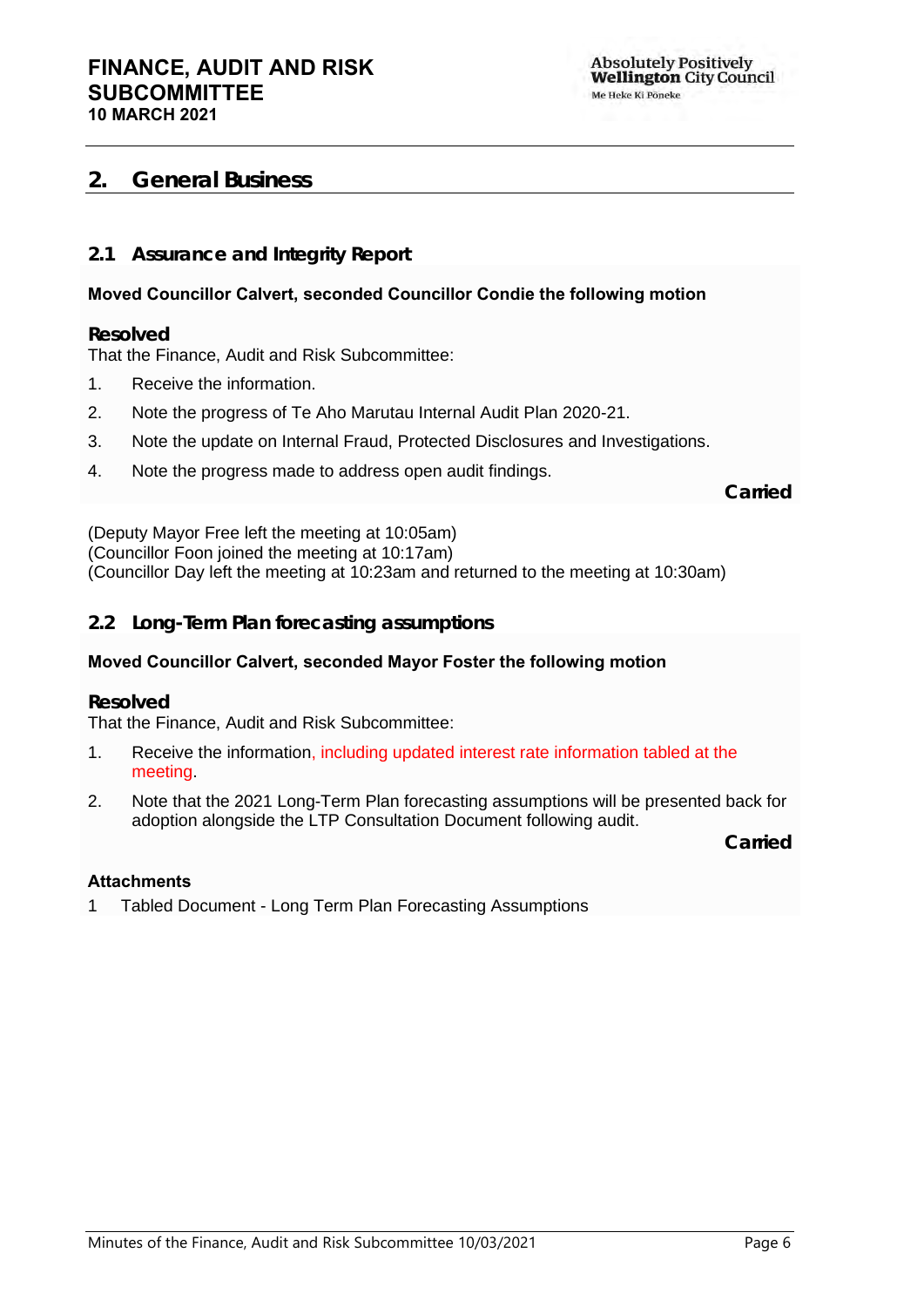<span id="page-6-0"></span>**2.3 Draft 2020/21 Annual Report Format including Financial Statements and Proposed Sign-Off Process**

#### **Moved Councillor Calvert, seconded Roy Tiffin the following motion**

#### **Resolved**

That the Finance, Audit and Risk Subcommittee:

- 1. Receive the information.
- 2. Note the approach and structure for the 2020/21 Annual Report (and Summary Annual Report) is similar to the 2019/20 Annual Report. This is subject to:
	- a. The performance story for actual full year results; and
	- b. The key messages for the summary story for the year.
- 3. Approve the proposed format and disclosures for the 2020/21 financial statements subject to:
	- a. Consideration of the implications of any changes in NZ GAAP arising up to 30 June 2021 which may be required to be applied retrospectively;
	- b. The determination and disclosure of the final results of operations, cash-flows and financial position for the year ending 30 June 2021 (and any subsequent impact on the notes to the financial statements); and
	- c. Receiving final clearance from Audit New Zealand.
- 4. Approve the sign-off process and timetable for the 2020/21 financial statements.

**Carried**

The meeting adjourned for morning tea at 10:35am and reconvened at 10:50am with all members present.

#### <span id="page-6-1"></span>**2.4 Health and Safety Report**

#### **Moved Councillor Calvert, seconded Linda Rieper the following motion**

#### **Resolved**

That the Finance, Audit and Risk Subcommittee:

- 1. Receive the information.
- 2. Recommend to the Strategy and Policy Committee to receive the information on  $18<sup>th</sup>$ March 2021.

**Carried**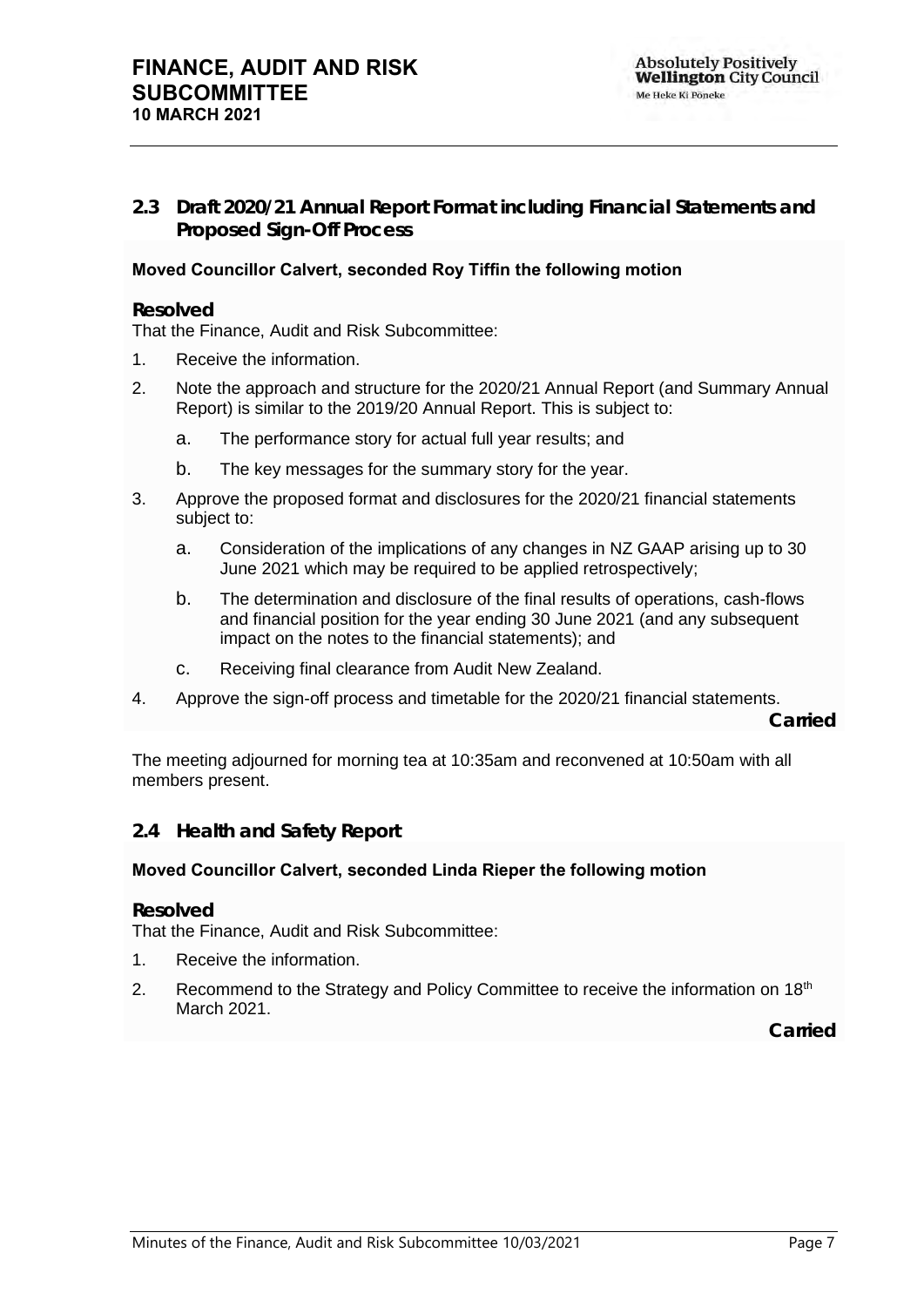**Absolutely Positively<br>Wellington City Council** Me Heke Ki Põneke

## <span id="page-7-0"></span>**3. Public Excluded**

#### **Moved Councillor Calvert, seconded Mayor Foster the following motion**

#### **Resolved**

That the Finance, Audit and Risk Subcommittee:

1. Pursuant to the provisions of the Local Government Official Information and Meetings Act 1987, exclude the public from the following part of the proceedings of this meeting namely:

| be considered                                  | General subject of the matter to | Reasons for passing this<br>resolution in relation to each<br>matter                                                                                                                                                                                                                                                                                                                                                                                                                                                    | Ground(s) under section 48(1)<br>for the passing of this resolution                                                                                                                         |  |  |  |
|------------------------------------------------|----------------------------------|-------------------------------------------------------------------------------------------------------------------------------------------------------------------------------------------------------------------------------------------------------------------------------------------------------------------------------------------------------------------------------------------------------------------------------------------------------------------------------------------------------------------------|---------------------------------------------------------------------------------------------------------------------------------------------------------------------------------------------|--|--|--|
| Health and Safety<br>3.1<br>Performance Report |                                  | 7(2)(c)(i)<br>The withholding of the information<br>is necessary to protect information<br>which is subject to an obligation of<br>confidence or which any person<br>has been or could be compelled to<br>provide under the authority of any<br>enactment, where the making<br>available of the information would<br>be likely to prejudice the supply of<br>similar information or information<br>from the same source and it is in<br>the public interest that such<br>information should continue to be<br>supplied. | s48(1)(a)<br>That the public conduct of this item<br>would be likely to result in the<br>disclosure of information for which<br>good reason for withholding would<br>exist under Section 7. |  |  |  |
| 3.2                                            | Strategic Risk Profile           | 7(2)(c)(i)<br>The withholding of the information<br>is necessary to protect information<br>which is subject to an obligation of<br>confidence or which any person<br>has been or could be compelled to<br>provide under the authority of any<br>enactment, where the making<br>available of the information would<br>be likely to prejudice the supply of<br>similar information or information<br>from the same source and it is in<br>the public interest that such<br>information should continue to be<br>supplied. | s48(1)(a)<br>That the public conduct of this item<br>would be likely to result in the<br>disclosure of information for which<br>good reason for withholding would<br>exist under Section 7. |  |  |  |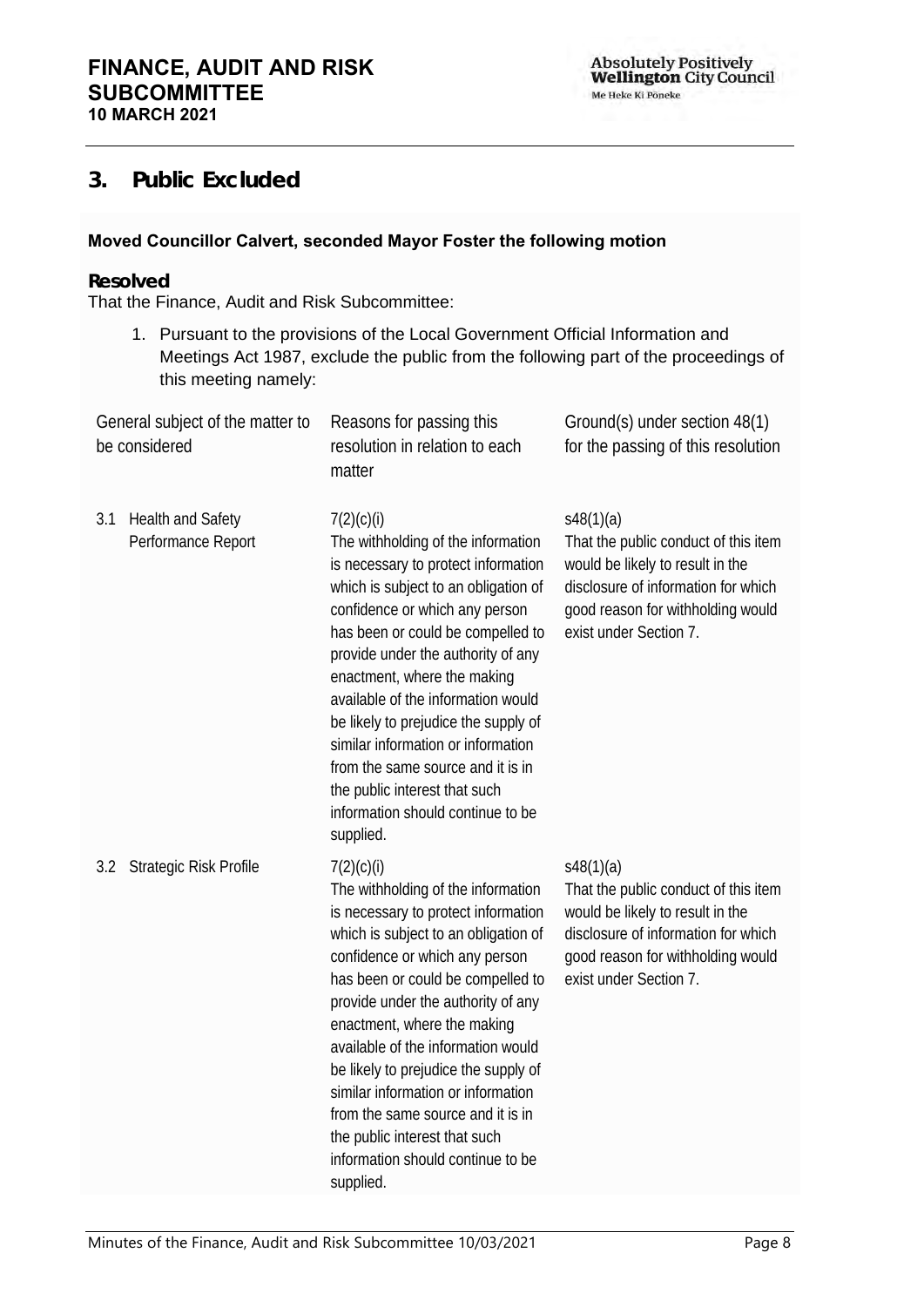Absolutely Positively<br>Wellington City Council Me Heke Ki Põneke

|     |                       | 7(2)(c)(ii)<br>The withholding of the information<br>is necessary to protect information<br>which is subject to an obligation of<br>confidence or which any person<br>has been or could be compelled to<br>provide under the authority of any<br>enactment, where the making<br>available of the information would<br>be likely to damage the public<br>interest. |                                                                                                                                                                                             |
|-----|-----------------------|-------------------------------------------------------------------------------------------------------------------------------------------------------------------------------------------------------------------------------------------------------------------------------------------------------------------------------------------------------------------|---------------------------------------------------------------------------------------------------------------------------------------------------------------------------------------------|
| 3.3 | Council Debtor Report | 7(2)(b)(ii)<br>The withholding of the information<br>is necessary to protect information<br>where the making available of the<br>information would be likely<br>unreasonably to prejudice the<br>commercial position of the person<br>who supplied or who is the subject<br>of the information.                                                                   | s48(1)(a)<br>That the public conduct of this item<br>would be likely to result in the<br>disclosure of information for which<br>good reason for withholding would<br>exist under Section 7. |
|     |                       | 7(2)(c)(ii)<br>The withholding of the information<br>is necessary to protect information<br>which is subject to an obligation of<br>confidence or which any person<br>has been or could be compelled to<br>provide under the authority of any<br>enactment, where the making<br>available of the information would<br>be likely to damage the public<br>interest. |                                                                                                                                                                                             |
|     |                       | 7(2)(h)<br>The withholding of the information<br>is necessary to enable the local<br>authority to carry out, without<br>prejudice or disadvantage,<br>commercial activities.                                                                                                                                                                                      |                                                                                                                                                                                             |

- 2. Agree that Karen Young, Audit Director from Audit New Zealand, be permitted to remain for Public Excluded items listed below after the public has been excluded, because of her knowledge of matters which help the Finance, Audit and Risk Subcommittee in its decision making:
	- 3.1 Health and Safety Performance Report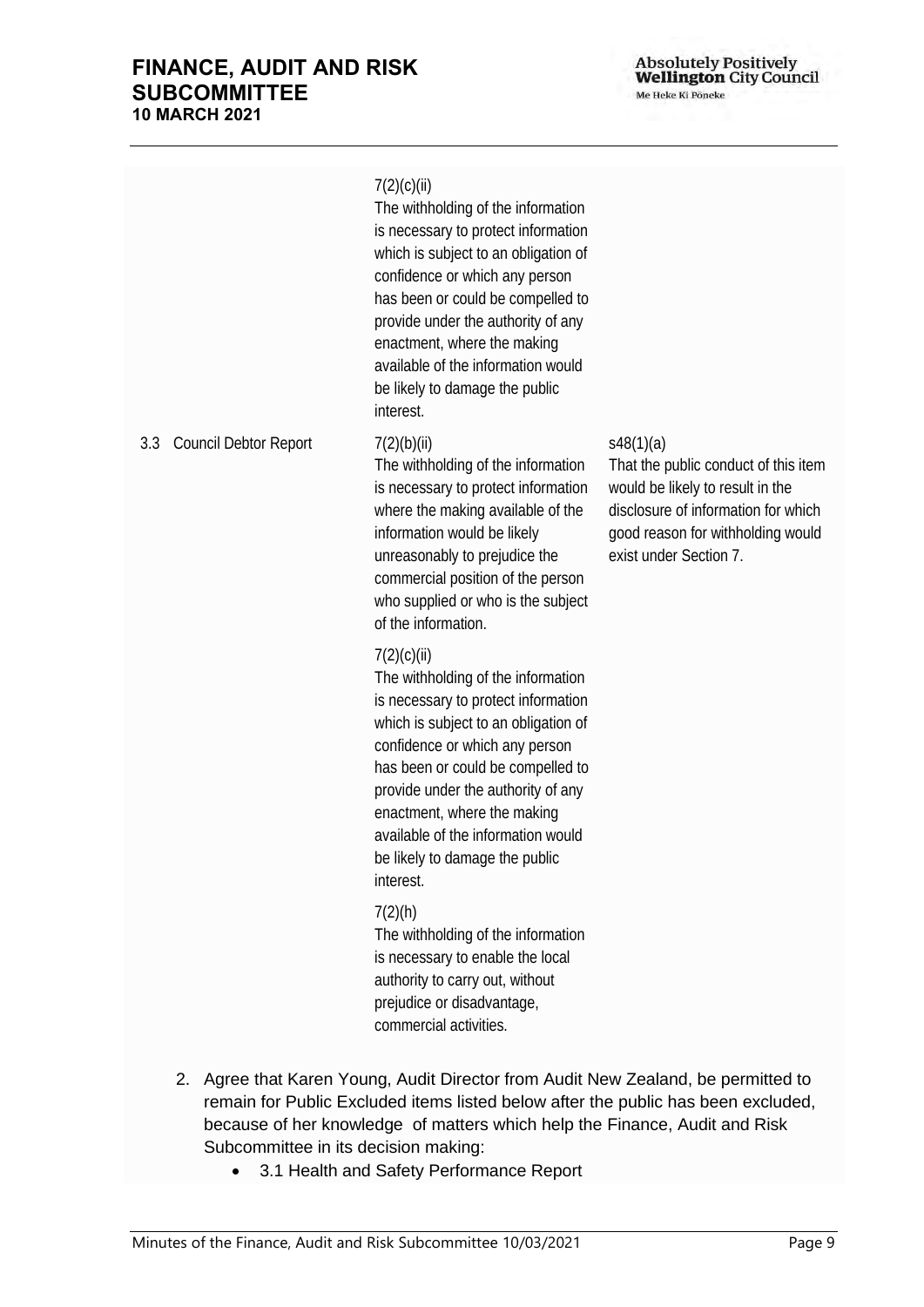|  |  | 3.2 Strategic Risk Profile |  |
|--|--|----------------------------|--|
|--|--|----------------------------|--|

• 3.3 Council Debtor Report

**Carried**

The meeting went into public-excluded session at 11:01am.

The meeting returned from public-excluded session and concluded at 12:08pm with the reading of the following karakia:

| Unuhia, unuhia, unuhia ki te uru tapu nui  | Draw on, draw on                      |
|--------------------------------------------|---------------------------------------|
| Kia wātea, kia māmā, te ngākau, te tinana, | Draw on the supreme sacredness        |
| te wairua                                  | To clear, to free the heart, the body |
| I te ara takatū                            | and the spirit of mankind             |
| Koia rā e Rongo, whakairia ake ki runga    | Oh Rongo, above (symbol of peace)     |
| Kia wātea, kia wātea                       | Let this all be done in unity         |
| Āe rā, kua wātea!                          |                                       |

Authenticated: **Mathematical Authenticated:** 

**Chair**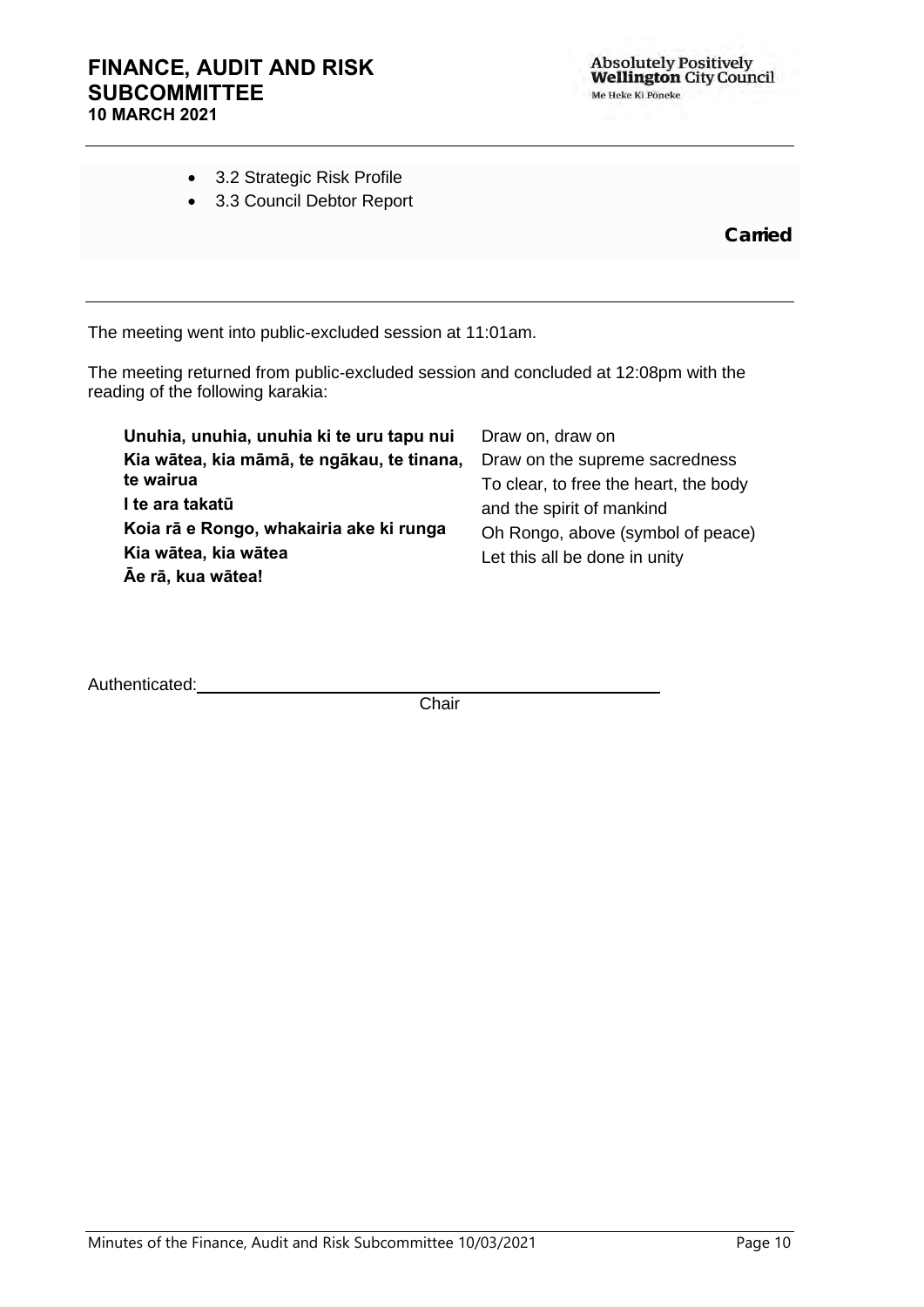## **ORDINARY MEETING**

## **OF**

## **FINANCE, AUDIT AND RISK SUBCOMMITTEE**

# **MINUTE ITEM ATTACHMENTS**

| Time:  | 9:30am                   |
|--------|--------------------------|
| Date:  | Wednesday, 10 March 2021 |
| Venue: | Ngake (16.09)            |
|        | Level 16, Tahiwi         |
|        | 113 The Terrace          |
|        | Wellington               |

#### **Business Page No.**

#### **2.2 Long-Term Plan forecasting assumptions**

1. Tabled Document - Long Term Plan Forecasting Assumptions [2](#page-11-0)